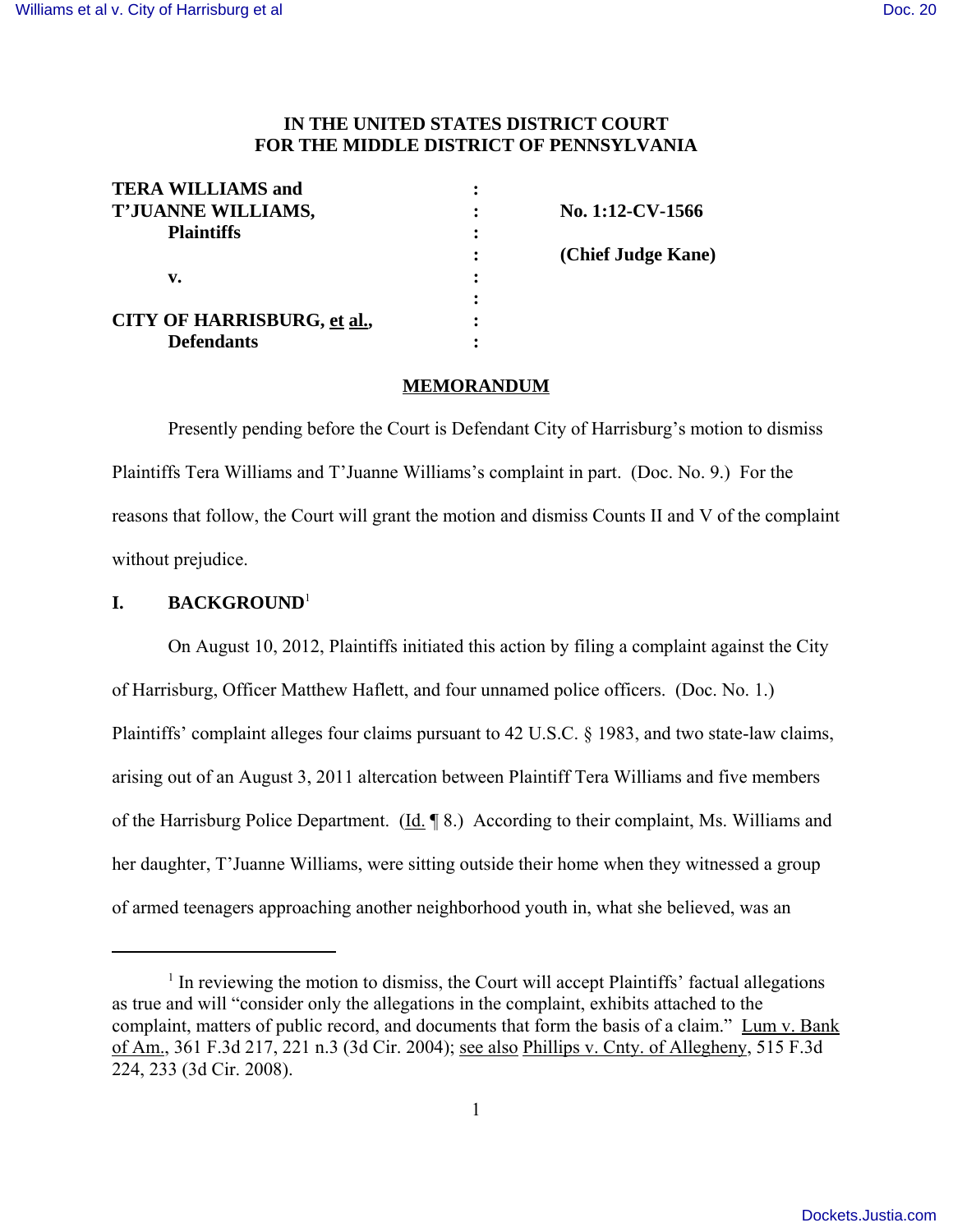attempt to incite a fight. (Id. ¶¶ 8-10.) Plaintiff Tera Williams immediately went inside her home to report the incident to the police.  $(\underline{Id}, \P 11)$ . Thereafter, she discovered that a neighbor had successfully dispersed the teenagers and warded off a fight. (Id.  $\P$  13-14.) Ms. Williams then approached her neighbor to calm her down, when police officers arrived on the scene. (Id.  $\P\P$  15-16.)

While Ms. Williams descended her steps to console her distraught neighbor, Plaintiffs allege that Officer Matthew Haflett grabbed her by the arm and demanded to speak with her. (Id. ¶ 17.) After she asked Officer Haflett to let go of her arm, he again grabbed her and demanded to speak with her. Plaintiffs allege that the officer then "slammed her to the ground, face and chest facing the ground." (Id. ¶ 21.) Once on the ground, Plaintiffs allege that at least five police officers held Ms. Williams down "with an officer's foot on her neck, another drove his knee into [her] back and others held down her feet and lower torso, while they handcuffed her." (Id. ¶ 22.) Once she was restrained, Plaintiffs allege that Ms. Williams was placed into a police cruiser and driven to a local convenience store where she was released and left to "limp back" to her home in a great deal of pain while "bleeding profusely." (Id. ¶¶ 22-40.) Plaintiffs allege that the "assault on Plaintiff Tera Williams took place within inches of the horrified Plaintiff T'Juanne Williams." (Id. 126.)

As a result of the incident, Plaintiff Tera Williams alleges that she "suffered a bruised rib cage, torn ACL, a pinched nerve in lower back, and other serious physical injuries." ( $\underline{Id}$ .  $\P$  44.) She further alleges that, as a result of those injuries, she is in constant pain, unable to return to work, and unable to financially provide for herself and her daughter, Plaintiff T'Juanne Williams. (Id. ¶¶ 45-49.)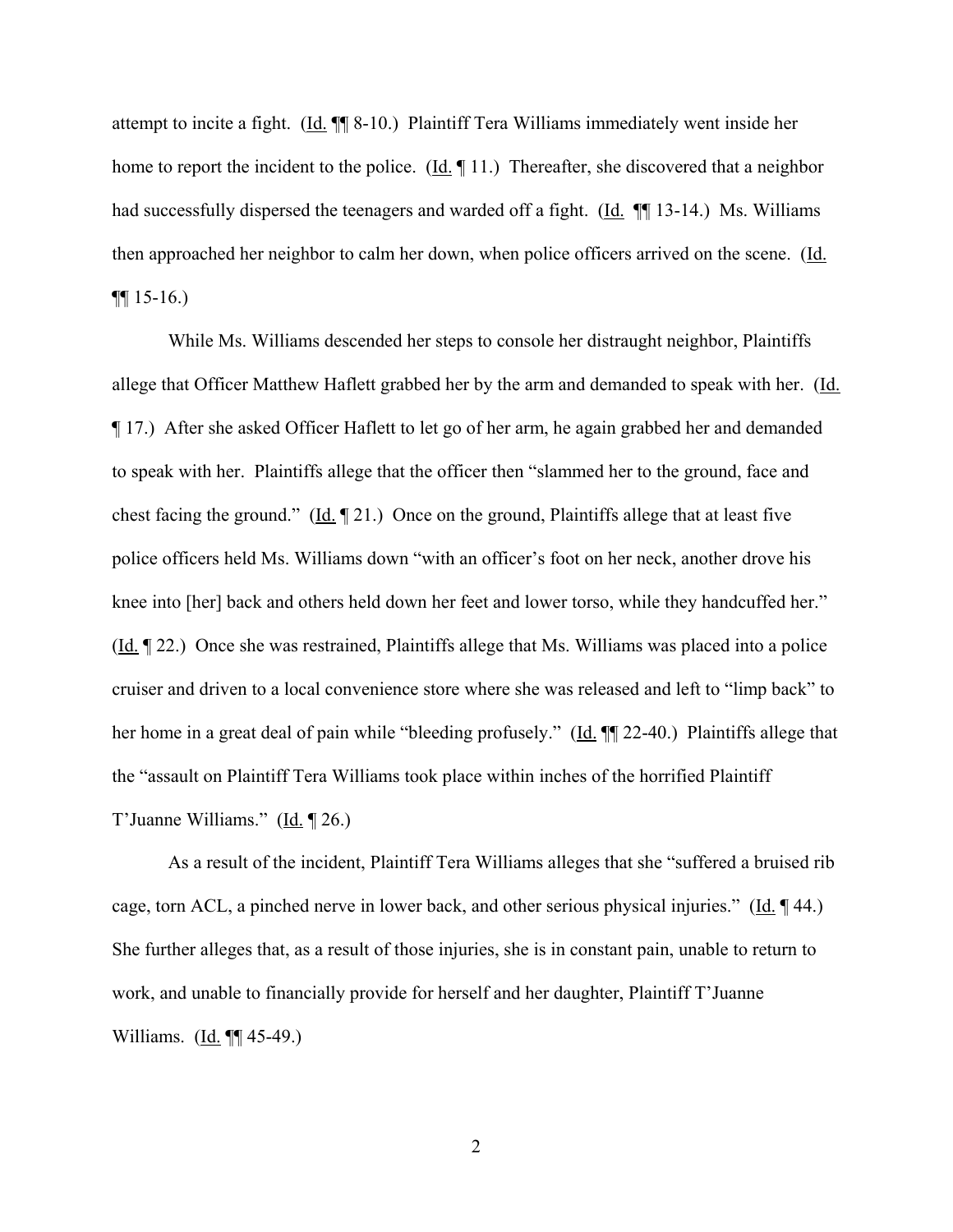Plaintiffs allege that the police officers violated their constitutional rights, and are liable under state and federal law. On October 8, 2012, Defendant City of Harrisburg moved to dismiss Plaintiffs' complaint against it. (Doc. No. 9.)

#### **II. STANDARD OF REVIEW**

A motion to dismiss filed pursuant to Rule 12(b)(6) tests the legal sufficiency of the complaint. Kost v. Kozakiewicz, 1 F.3d 176, 183 (3d Cir. 1993). In reviewing a motion to dismiss, a court may "consider only the allegations in the complaint, exhibits attached to the complaint, matters of public record, and documents that form the basis of a claim." Lum, 361 F.3d at 221 n.3. The motion will only be properly granted when, taking all factual allegations and inferences drawn therefrom as true, the moving party is entitled to judgment as a matter of law. Markowitz v. Ne. Land Co., 906 F.2d 100, 103 (3d Cir. 1990). The burden is on the moving party to show that no claim has been stated. Johnsrud v. Carter, 620 F.2d 29, 33 (3d Cir. 1980). Thus, the moving party must show that Plaintiff has failed to "set forth sufficient information to outline the elements of his claim or to permit inferences to be drawn that those elements exist." Kost, 1 F.3d at 183 (citations omitted). A court, however, "need not credit a complaint's 'bald assertions' or 'legal conclusions' when deciding a motion to dismiss." Morse v. Lower Merion Sch. Dist., 132 F.3d 902, 906, 908 (3d Cir. 1997). While the 12(b)(6) standard does not require "detailed factual allegations," there must be a "'showing,' rather than a blanket assertion of entitlement to relief. . . . '[F]actual allegations must be enough to raise a right to relief above the speculative level.'" Phillips, 515 F.3d at 231-32 (quoting Bell Atlantic Corp. v. Twombly, 550 U.S. 544, 555 (2007)). Put otherwise, a civil complaint must "set out 'sufficient factual matter' to show that the claim is facially plausible." Fowler v. UPMC Shadyside, 578 F.3d 203, 210 (3d Cir. 2009) (quoting Ashcroft v. Iqbal, 129 S. Ct. 1937, 1955 (2009)).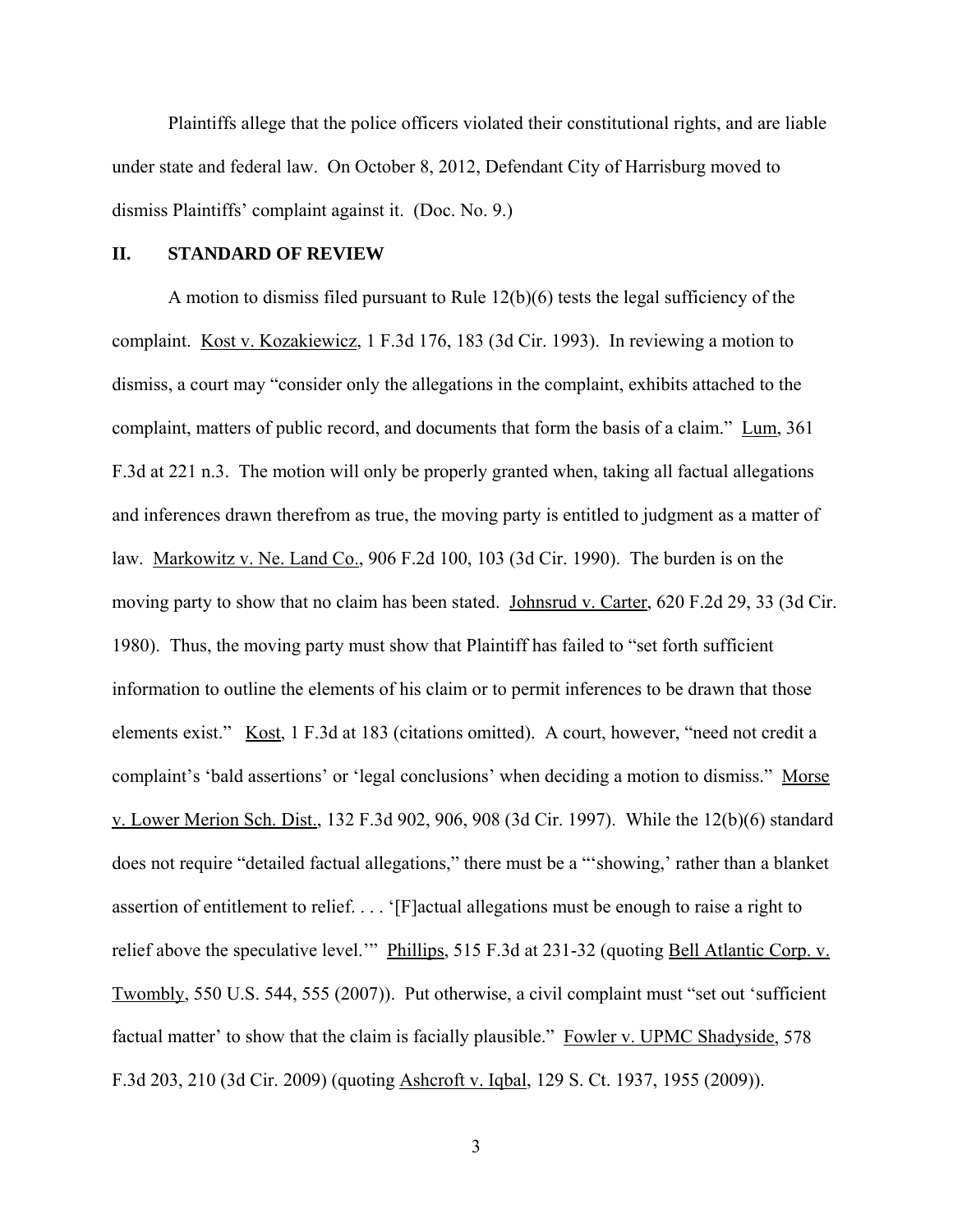## **III. DISCUSSION**

In their complaint, Plaintiffs have asserted the following six causes of action: (1) a Section 1983 claim, alleging several constitutional violations, brought by Plaintiff Tera Williams against the individual Defendants (Count I); (2) a Monell claim brought by Plaintiff Tera Williams against Defendant City of Harrisburg (Count II); (3) supplemental state-law claims brought by Defendant Tera Williams against the individual Defendants (Count III); (4) a Section 1983 claim brought by Plaintiff T'Juanne Williams against the individual Defendants (Count IV); (5) a Monell claim brought by Plaintiff T'Juanne Williams against Defendant City of Harrisburg (Count V); and (6) supplemental state-law claims brought by T'Juanne Williams against the individual Defendants (Counts VI). (Doc. No. 1.) Defendant City of Harrisburg moved to dismiss Counts II and V of the complaint, the only counts that are raised against it. (Doc. No. 9 ¶¶ 6-8.) First, Defendant argues that Plaintiffs' claim for punitive damages must be dismissed because federal law does not authorize the imposition of punitive damages in this case. Next, Defendant City of Harrisburg argues that the Section 1983 claims raised against it for failure to train its employees must be dismissed because Plaintiffs have failed to plead a valid Monell claim. Finally, Defendant City of Harrisburg argues that all claims against it by Plaintiff T'Juanne Williams must be dismissed because she has failed to sufficiently plead an underlying constitutional violation. The Court will address each argument in turn.

First, Defendant City of Harrisburg argues that punitive damages are not recoverable against it. (Doc. No. 10 at 3.) Plaintiffs responded that they do not seek punitive damages against the City of Harrisburg. (Doc. No. 14 at 3.) Indeed, "the United States Supreme Court has unambiguously held that punitive damages may not be recovered against a municipal defendant" in a Section 1983 claim. Lakits v. York, 258 F. Supp. 2d 401, 408 (E.D. Pa. 2003)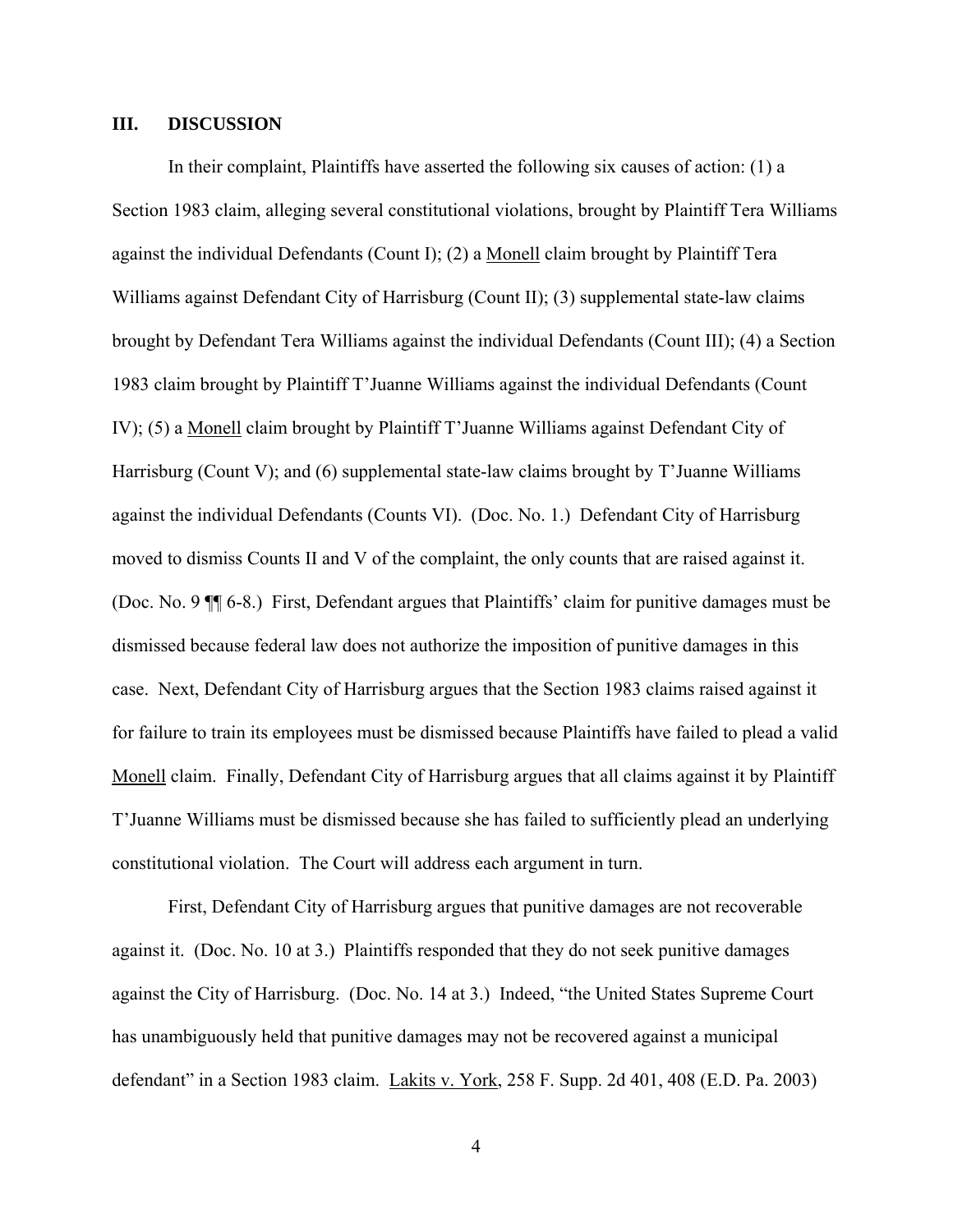(citing City of Newport v. Fact Concerts, Inc., 453 U.S. 247, 271 (1981)). Accordingly, to the extent that Plaintiffs' complaint can be construed as seeking punitive damages against the City of Harrisburg, that claim is dismissed with prejudice.

Second, Defendant City of Harrisburg moved to dismiss all claims against it, for failure to state a claim. (Doc. No. 10 at 3-6.) Plaintiffs Tera and T'Juanne Williams both assert Section 1983 claims against Defendant City of Harrisburg for failing to adequately train its employees, resulting in constitutional violations. Specifically, Plaintiffs allege that the City of Harrisburg failed to provide its officers with sensitivity training in race relations, and that the City knew or should have known that the interaction between white officers and residents of predominantly black communities "creates a risk of harm for all in emotionally charged and volatile situations." (Doc. No. 1 ¶¶ 55-56, 79-80.) Plaintiffs further allege that the lack of proper race relations training caused the constitutional violations lodged against the individual Defendants, arising from the Fourth, Eighth, and Fourteenth Amendments of the United States Constitution. (Id. ¶¶ 57, 81.) In its motion to dismiss, Defendant City of Harrisburg argues that these claims must be dismissed because they have not been pleaded with the specificity necessary to demonstrate an entitlement to relief. (Doc. No. 9 ¶ 8.)

As a general rule, "a municipality cannot be held liable under § 1983 solely because it employs a tortfeasor." Monell v. Dep't of Soc. Servs., 436 U.S. 658, 691 (1978). However, "there are limited circumstances in which an allegation for a 'failure to train' can be the basis for [municipal] liability under § 1983." City of Canton v. Harris, 489 U.S. 378, 387 (1989). To state a claim for failure to train, a plaintiff must establish that the supervising defendant's "failure to train amounts to deliberate indifference to the rights of persons with whom the police come into contact." Id. at 388. The standard of deliberate indifference is, however, a "stringent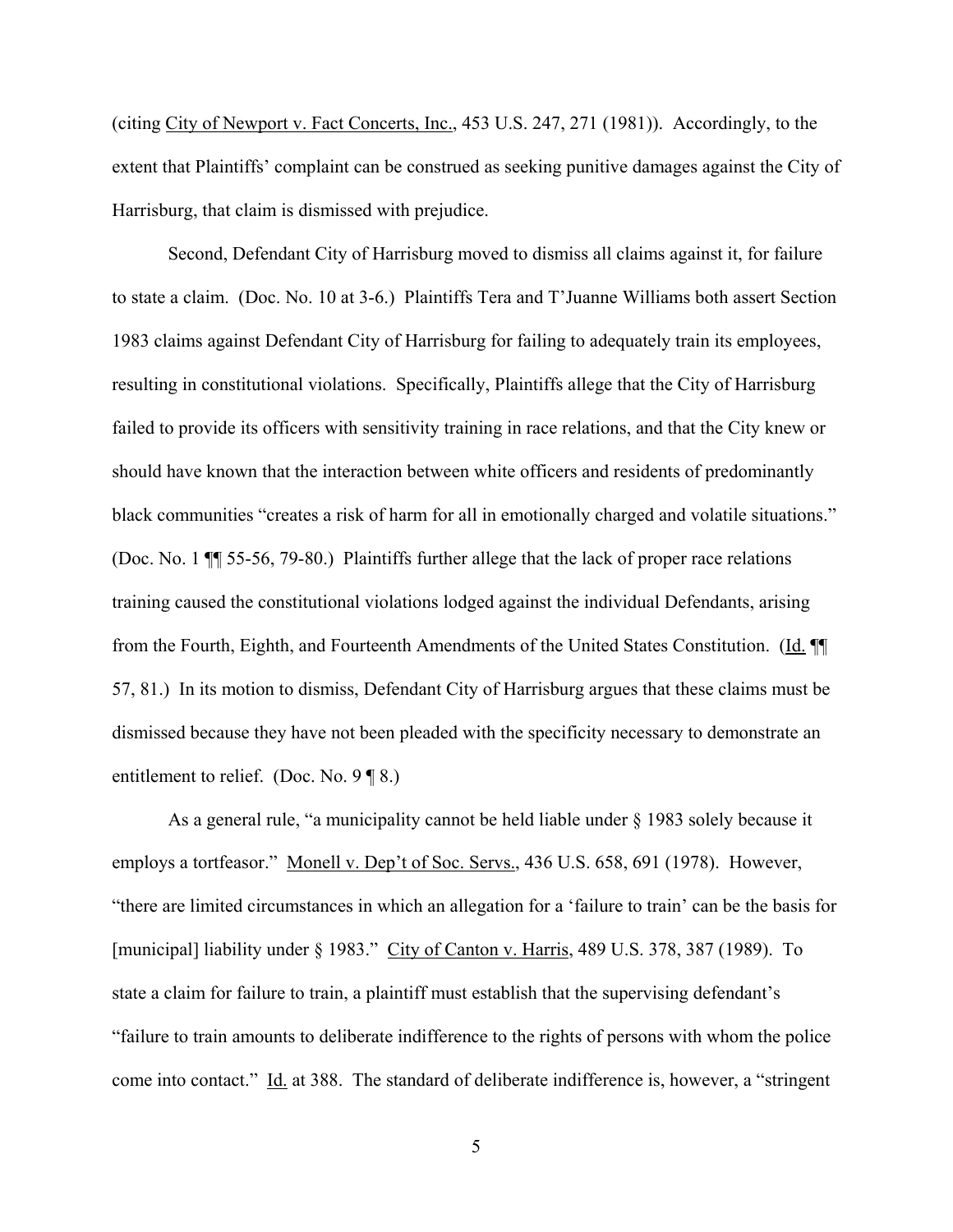standard of fault," which requires proof that the supervisor "disregarded a known or obvious consequence of his action." Bryan Cnty. v. Brown, 520 U.S. 397, 410 (1997). "A pattern of similar constitutional violations by untrained employees is 'ordinarily necessary' to demonstrate deliberate indifference for purposes of failure to train." Connick v. Thompson, 131 S.Ct. 1350, 1359 (2011) (citing Bryan Cnty., 520 U.S. at 409). Additionally, a "continued adherence to an approach that they know or should know has failed to prevent tortious conduct by employees" may constitute deliberate indifference. Id. (quoting Bryan Cnty., 520 U.S. at 409).

The United States Court of Appeals for the Third Circuit has noted the difficulty of establishing a constitutional violation for failure to train:

> To succeed on a § 1983 claim, the party must prove that the training deficiency actually caused the injury . . . . Establishing m unicipal liability on a failure to train claim under § 1983 is difficult. A plaintiff pressing a § 1983 claim must identify a failure to provide specific training that has a causal nexus with their injuries and must demonstrate that the absence of that specific training can reasonably be sai d to reflect a deliberate i ndifference to whether the alleged constitutional deprivations occurred.

Reitz v. Cnty. of Bucks, 125 F.3d 139, 145 (3d Cir. 1997) (citing City of Canton, 489 U.S. 378; Colburn v. Upper Darby Twp., 946 F.2d 1017 (3d Cir. 1991)).

The crux of Plaintiffs' arguments is that, because the City of Harrisburg failed to provide its police officers with racial sensitivity training, the City "knew or should have known" that there was a risk of harm when white police officers interacted with residents of predominantly black neighborhoods. (Doc. No. 1  $\P$  55-56, 79-80.) Based on the pleadings, Plaintiffs have not raised a viable constitutional claim against Defendant City of Harrisburg because they have not alleged sufficient facts to support a finding that the failure to train the police officers constituted deliberate indifference. City of Canton, 489 U.S. at 388. Plaintiffs have not alleged that an increased risk of harm was an obvious consequence of the lack of racial sensitivity training, nor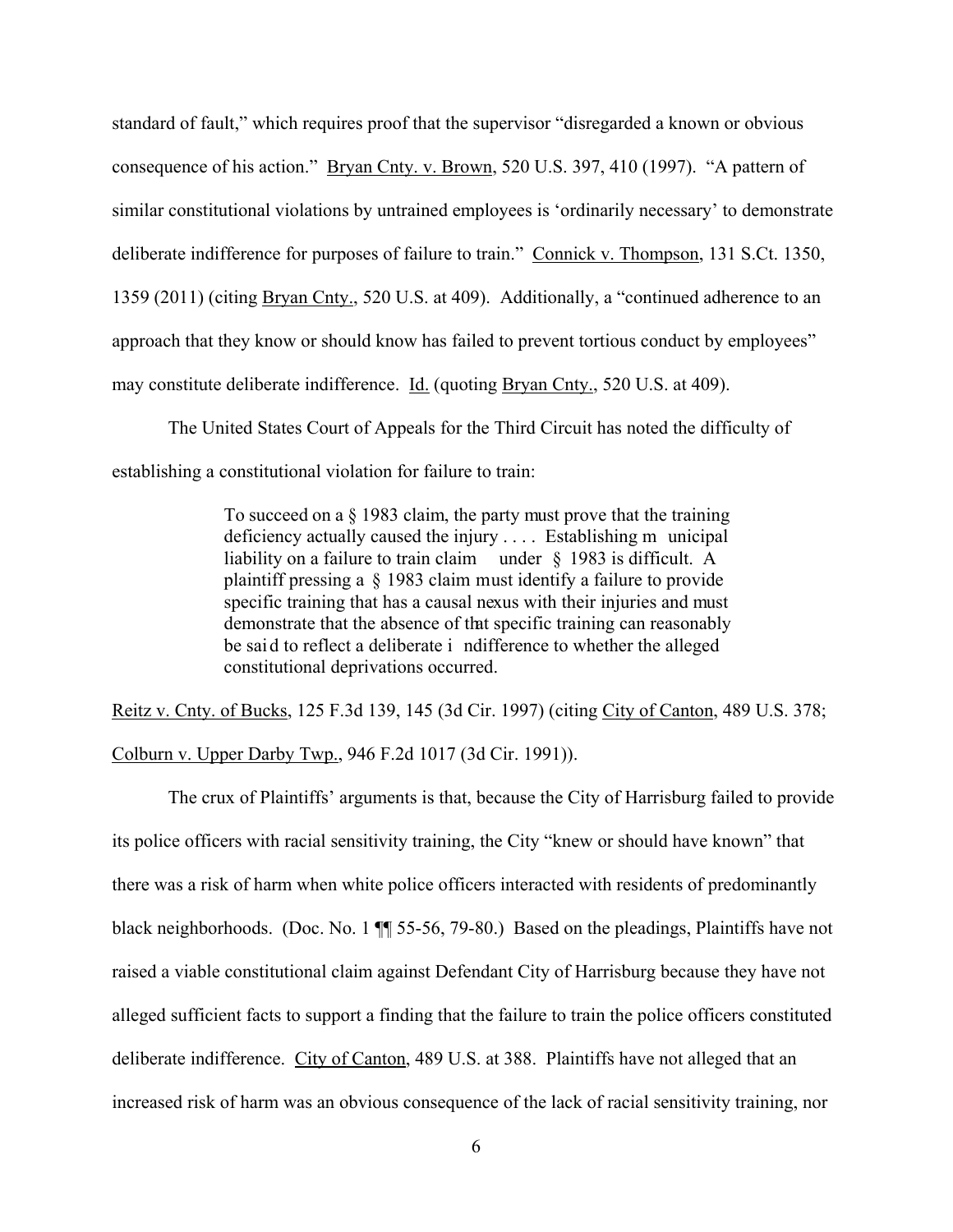have they alleged a pattern of similar constitutional violations by members of the Harrisburg Police Department. See Bryan Cnty., 520 U.S. at 409-10. Moreover, Plaintiffs have not demonstrated a "causal nexus" between the purported failure to train and the injuries alleged in the complaint. Reitz, 125 F.3d at 145. Plaintiffs merely assert that, "[t]he failure of the Defendant City of Harrisburg to provide the necessary training for its police officers was the proximate cause of the [injuries]." Such an averment of causation is no more than a "bald assertion" or "legal conclusion," which the Court need not credit when ruling on a motion to dismiss. See Morse, 132 F.3d at 906. Plaintiffs' failure to train claims are insufficiently pleaded and do not raise the "right to relief above the speculative level." Twombly, 550 U.S. at 555. Accordingly, Counts II and V of the complaint are dismissed without prejudice.

Third, Defendant City of Harrisburg also moves to dismiss all claims raised against it by Plaintiff T'Juanne Williams, arguing that she has failed to identify an actionable constitutional violation against her. (Doc. No. 10 at 5-6.) Count V is the only claim that Plaintiff T'Juanne Williams brought against the City of Harrisburg. Because the Court will dismiss Count V for failure to state a Monell claim, the Court need not determine whether Plaintiff has failed to identify an underlying constitutional violation.

#### **IV. CONCLUSION**

Because Plaintiffs have failed to allege sufficient facts to support a claim against Defendant City of Harrisburg for failing to train its police officers, the Court will dismiss Counts II and V of Plaintiffs' complaint. The Court will, however, grant Plaintiffs leave to amend their complaint within 14 days of the date of this order, in order to correct the defects noted herein.

An order consistent with this memorandum follows.